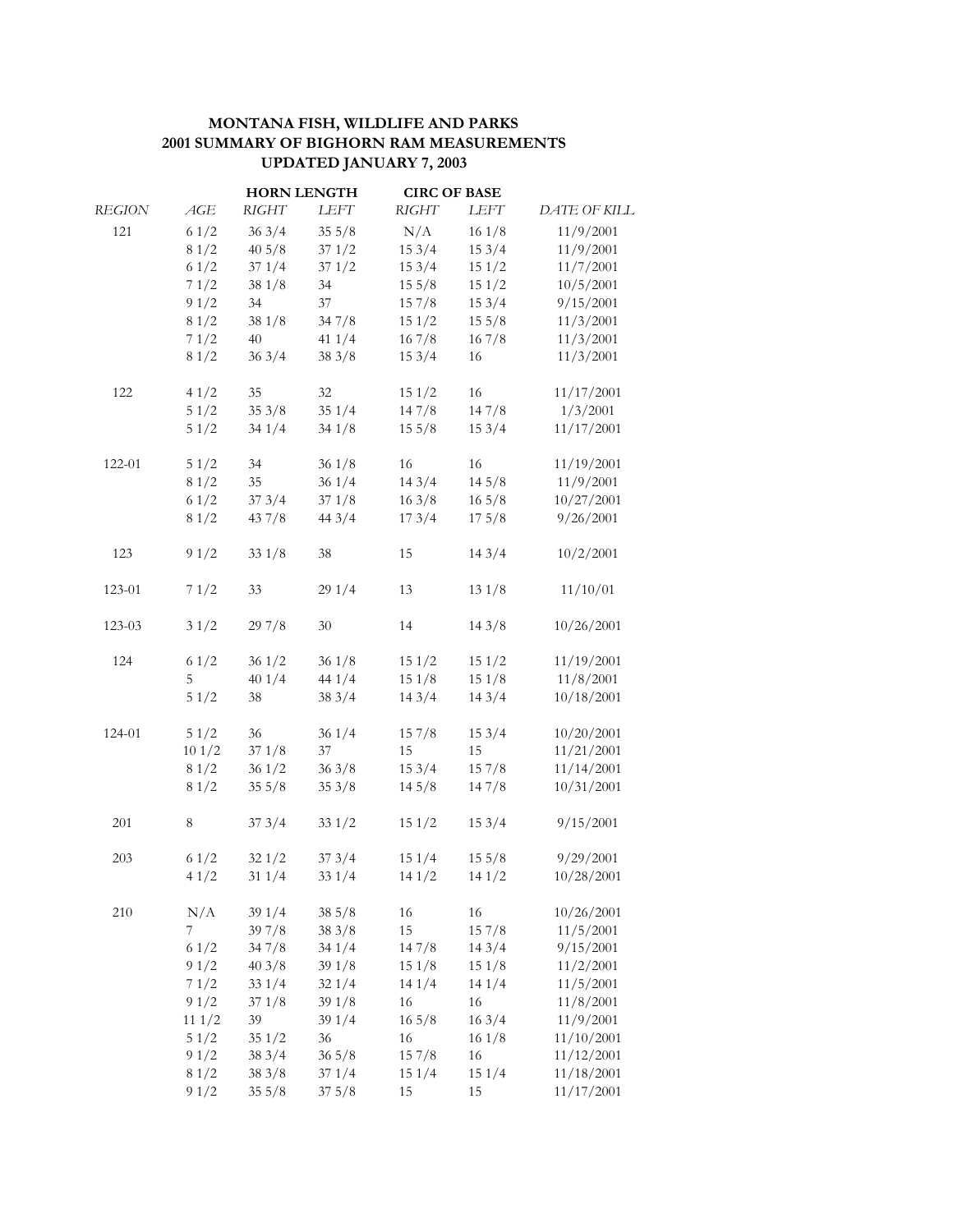| 213    | 91/2  | 38    | 381/2       | 151/2 | 155/8           | 11/17/2001 |
|--------|-------|-------|-------------|-------|-----------------|------------|
|        | 81/2  | 351/2 | 391/2       | 161/2 | 161/2           | 11/20/2001 |
|        | 91/2  | 333/4 | 351/4       | 151/2 | 151/4           | 9/18/2001  |
|        | 101/2 | 38    | 36          | 16    | 151/2           | 9/27/2001  |
|        | 61/2  | 371/4 | 38          | 153/4 | 16              | 11/10/2001 |
|        | 81/2  | 37    | 38 1/4      | 157/8 | 16              | 11/11/2001 |
| 216    | 71/2  | 405/8 | 391/4       | 161/4 | 161/8           | 10/27/2001 |
|        | 41/2  | 291/2 | 30          | 163/4 | $16\frac{5}{8}$ | 10/30/2001 |
|        | 61/2  | 361/2 | 313/4       | 155/8 | 151/2           | 10/29/2001 |
|        | 51/2  | 321/2 | 351/2       | 16    | 16              | 10/12/2001 |
|        | 7     | 381/2 | 371/2       | N/A   | 161/2           | 9/16/2001  |
|        | 8     | 401/2 | 40          | 15    | 15              | 10/13/2001 |
|        | 71/2  | 365/8 | 355/8       | 163/4 | 171/4           | 10/30/2001 |
|        | 61/2  | 371/4 | 163/4       | 163/4 | $16\frac{5}{8}$ | 10/26/2001 |
| 216-01 | 81/2  | 345/8 | 38          | 147/8 | 143/4           | 10/28/2001 |
|        | 81/2  | 345/6 | 334/5       | 154/5 | 141/8           | 9/16/2001  |
|        | 41/2  | 351/2 | 35          | 153/4 | 151/2           | 10/22/2001 |
| 250    | 101/2 | 341/2 | 331/4       | 145/8 | 141/2           | 11/12/2001 |
|        | 111/2 | 381/2 | 401/2       | 15    | 147/8           | 11/17/2001 |
|        | 81/2  | 34    | 35          | 153/4 | 155/8           | 11/19/2001 |
| 261    | 51/2  | 365/8 | 361/2       | 15    | 151/4           | 9/15/2001  |
| 270    | 71/2  | 38    | 433/8       | 15    | 15              | 11/2/2001  |
|        | 81/2  | 381/2 | 373/4       | 151/4 | 151/4           | 11/14/2001 |
|        | 31/2  | 353/4 | 355/8       | 143/4 | 143/4           | 9/15/2001  |
|        | 91/2  | 397/8 | 38          | 141/2 | 143/8           | 9/21/2001  |
|        | 61/2  | 40    | $39 \t1/16$ | 143/4 | 141/2           | 10/8/2001  |
|        | 41/2  | 347/8 | 371/4       | 15    | 15              | 10/27/2001 |
| 283-01 | 81/2  | 403/8 | 393/4       | 151/2 | 155/8           | 10/26/2001 |
| 421    | 61/2  | 371/8 | 371/4       | 151/2 | 16              | 11/10/2001 |
| 425    | N/A   | 343/4 | 34          | N/A   | N/A             | N/A        |
| 441    | 7     | 311/2 | 321/2       | 151/4 | 151/2           | 11/19/2001 |
|        | 6     | 351/4 | 361/2       | 141/8 | 141/8           | 10/7/2001  |
| 482    | 61/2  | 381/4 | 393/8       | 151/2 | 151/2           | 11/16/2001 |
|        | 71/2  | 377/8 | 371/4       | 153/8 | 151/4           | 11/20/2001 |
|        | 61/2  | 331/2 | 311/2       | 15    | 15              | 9/18/2001  |
|        | 6     | 35    | 361/4       | 16    | 151/2           | 10/25/2001 |
| 482-01 | 91/2  | 393/8 | 347/8       | 153/8 | 155/8           | 9/15/2001  |
|        | 41/2  | 283/8 | 333/8       | 15    | 151/4           | 10/19/2001 |
| 501    | 8     | 35    | 341/4       | 14    | 14              | 10/30/2001 |
|        | 31/2  | 253/4 | 26          | 135/8 | 135/8           | 10/25/2001 |
|        | 51/2  | 273/8 | 301/2       | 151/4 | 153/8           | 10/2/2001  |